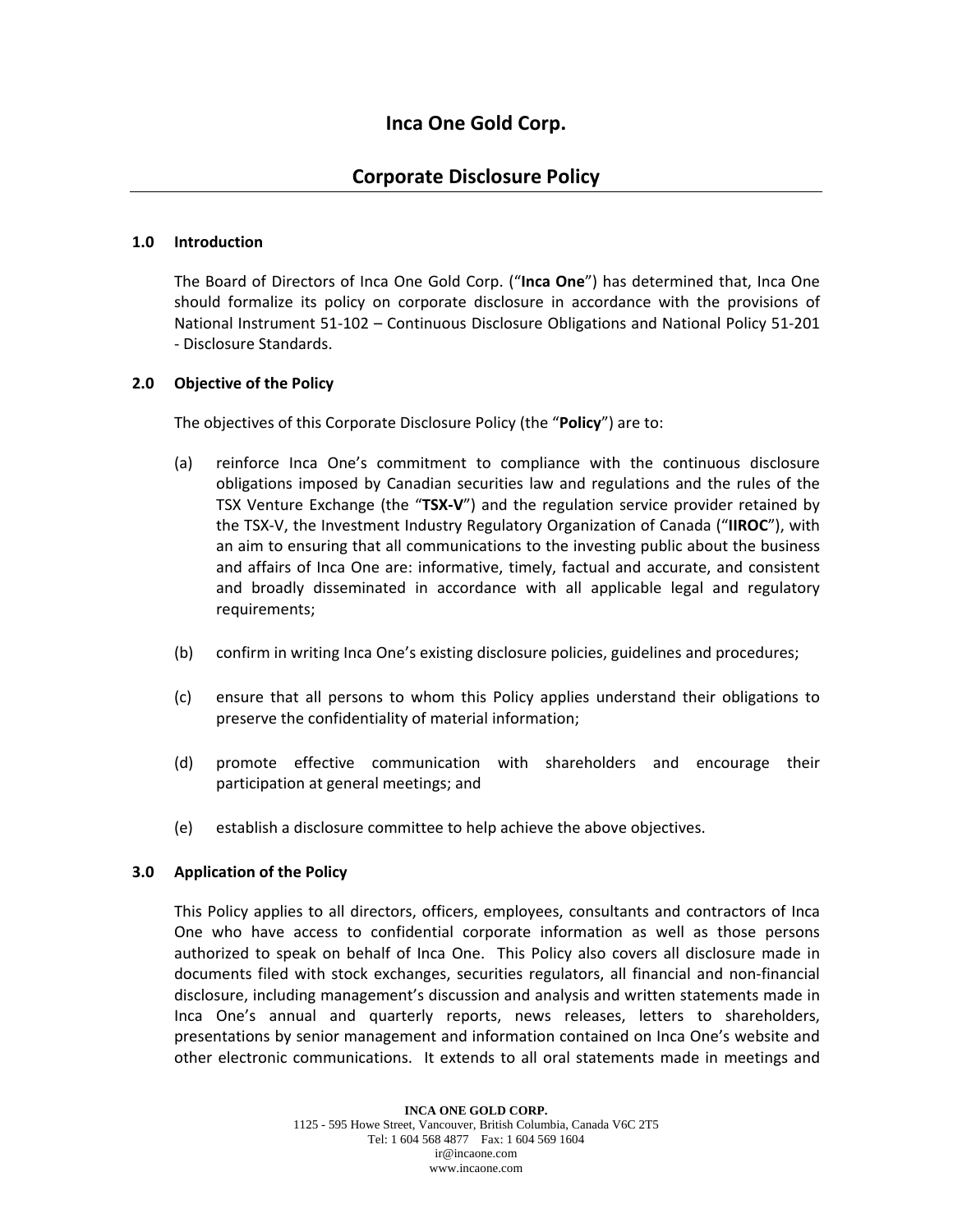telephone conversations with analysts and investors, interviews with the media as well as presentations, speeches, press conferences, conference calls and webcasts.

# **4.0 Communication of the Policy**

Copies of this Policy are made available to directors, officers, employees and consultants, either directly or by posting of the Policy on the Inca One website at www.incaone.com. All directors, officers and employees will be informed whenever significant changes are made. New directors, officers, employees and consultants will be provided with a copy of this Policy.

# **5.0 Administrative Responsibility**

# **5.1 General**

Inca One's Disclosure Committee (as defined herein), will be responsible for overseeing Inca One's disclosure practices, setting benchmarks for the assessment of materiality, determining when developments justify public disclosure and ensuring adherence to this Policy.

The Vice President of Operations and New Projects (the "**Vice President**") will be the individual primarily responsible for ensuring that Inca One complies with all legal and regulatory disclosure requirements, including:

- (a) overseeing Inca One's corporate disclosure practices and monitoring compliance with this Policy;
- (b) initiating, with input and advice from the other members of senior management, disclosure of material information in accordance with the processes and procedures set out in this Policy; and
- (c) dealing with any issues which may be raised from time to time by the regulatory authorities.

Inca One's Chief Executive Officer, Chief Financial Officer and Chief Operating Officer and those individuals designated from time to time by the Chief Executive Officer (the "**Spokespersons**"), are the individuals responsible for communication with investment analysts, shareholders, potential investors and the media, for initiating and overseeing presentations, conference calls and other communications with analysts and other members of the financial community and for overseeing the electronic communications aspect of this Policy. In carrying out their responsibilities, the Spokespersons will seek to ensure that no undisclosed material information is made available to any select group. If, for any reason, undisclosed material information is disclosed to analysts, investors, the media or others, the Chief Executive Officer, Chief Financial Officer and Chief Operating Officer should be immediately notified.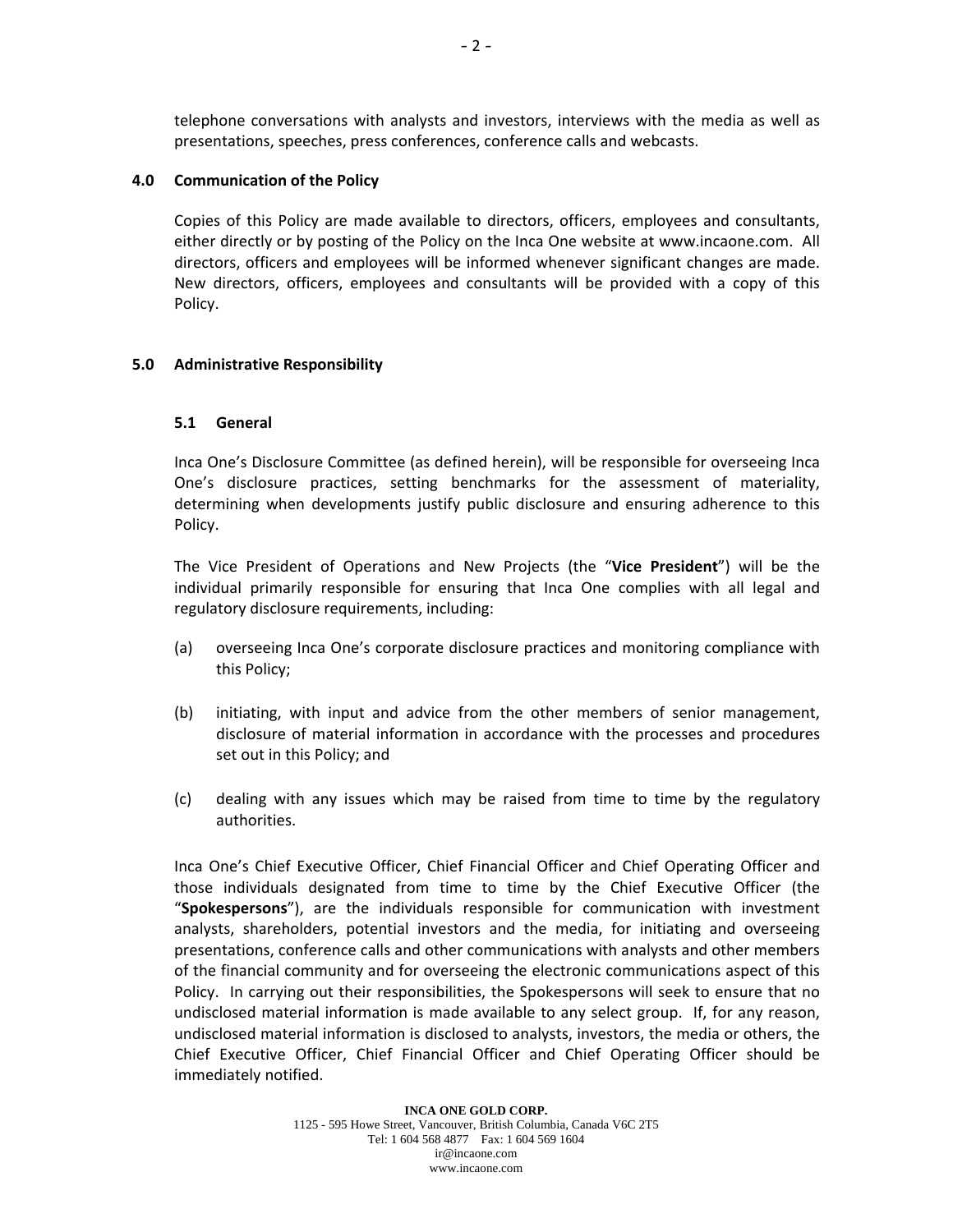# **5.2 Disclosure Committee**

Inca One will establish a disclosure committee (the "**Disclosure Committee**") which will be responsible for determining whether information is material information, the timely disclosure of material information in accordance with applicable securities laws and stock exchange rules and regulations, monitoring compliance with this Policy and overseeing Inca One's disclosure controls and procedures.

Members of the Disclosure Committee will be:

- (a) the Vice President;
- (b) the Chief Financial Officer; and
- (c) Inca One's Qualified Person (as defined in National Instrument 43‐101 *Standards of Disclosure for Mineral Projects*).

Each member of the Disclosure Committee may appoint a designate. Normally, decisions of the Disclosure Committee will be made by a majority of its members or their designates. Where, however, at least two members of the Disclosure Committee and their designates are not reasonably available for consultation on a particular issue in the time required to make determination on such issue, the remaining members of the Disclosure Committee, or their designates, are authorized to make any determination required to be made by the Disclosure Committee in this Policy.

The Vice President will organize all meetings of the Disclosure Committee, prepare agendas, assemble and circulate relevant draft and supporting documentation and keep minutes of meetings and decisions of the Disclosure Committee and will provide a copy of such records to the Audit Committee. The Disclosure Committee may invite Inca One's legal counsel to participate in the meetings of the Disclosure Committee as considered necessary or appropriate.

### **5.3 Disclosure Committee to be Fully Informed of Corporate Developments**

All employees and consultants of Inca One, directly or through their immediate supervisor, must keep all members of the Disclosure Committee sufficiently apprised of potentially material developments so they can discuss and evaluate any events that might give rise to a disclosure obligation.

### **6.0 General Guidelines**

# **6.1 Principals of Disclosure of Material Information**

In complying with the continuous disclosure obligations imposed by Canadian securities law and the regulations and the rules of the TSX‐V, Inca One shall be governed by the following principles in disseminating material information: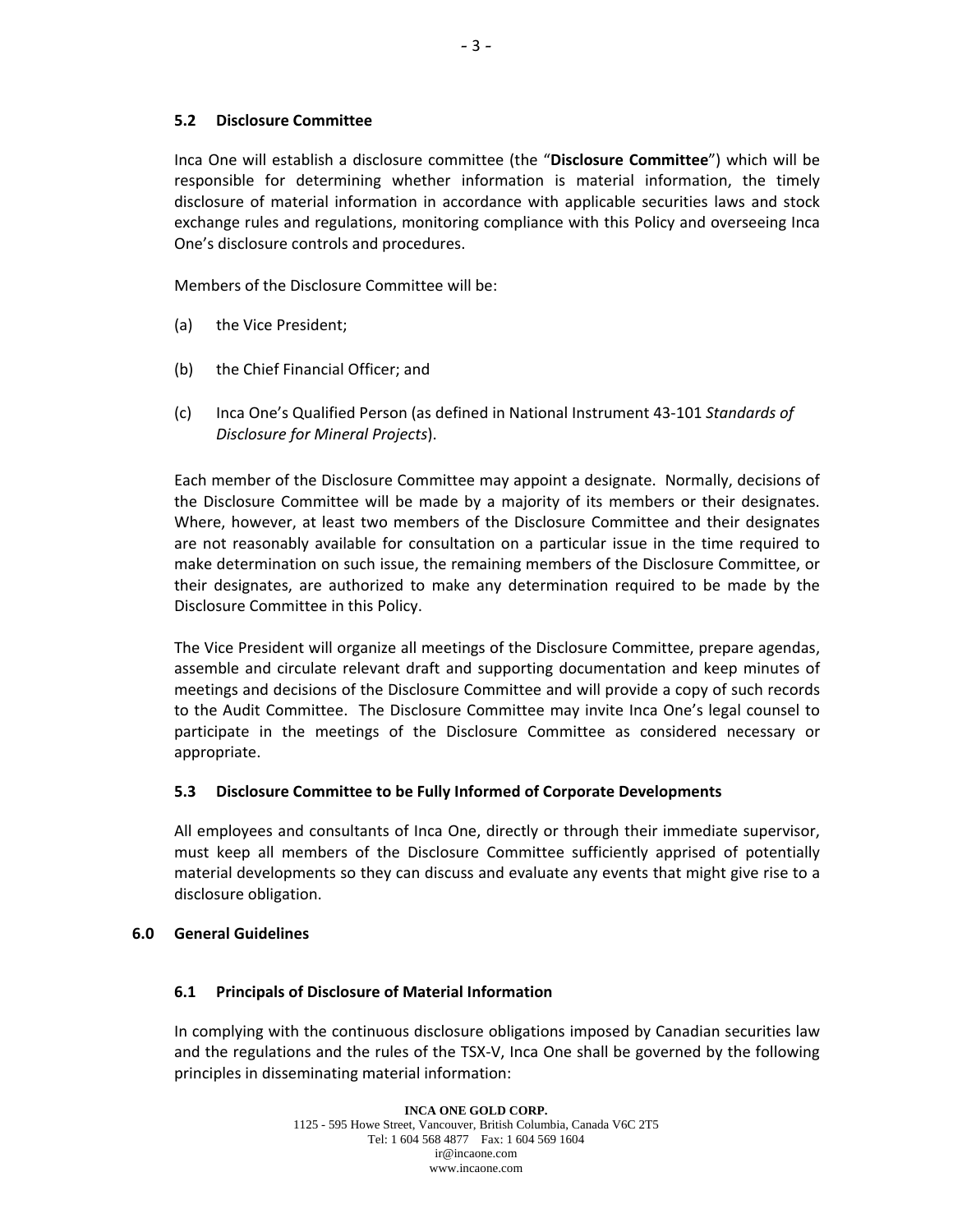- (a) material information shall be publicly disclosed immediately by way of news release, the dissemination of which shall contemporaneously include all applicable regulators;
- (b) material changes in the business and affairs of Inca One shall be described in a material change report, which shall be filed with the applicable Canadian securities regulators as soon as practical and in any event no later than ten (10) days after the material change occurs. In the event of a material change which the Chief Executive Officer has determined should remain confidential, upon approval by the Board of Directors (the "**Board**"), a confidential material change report shall be filed with the applicable Canadian securities regulators, and the Chief Executive Officer and the Board shall review their decision to keep the information confidential not less than every ten (10) days;
- (c) there is no distinction between favorable and unfavorable material information for disclosure purposes and both types of material must be disclosed promptly and fully in accordance with this Policy;
- (d) disclosure must be complete and include any information which by omission would make the rest of the disclosure misleading;
- (e) there should be no selective disclosure whether to an analyst, significant investor or other person which is not made to the general public;
- (f) disclosure should, to the fullest extent possible, be written in accordance with the plain language principles set forth in Companion Policy 51‐102CP – Continuous Disclosure Obligations; and
- (g) everyone to whom this Policy applies who becomes aware of information that appears to be material shall immediately disclose that information to at least one of the members of the Disclosure Committee enumerated in Section 5.2.

# **6.2 Material Information**

When determining whether or not information is material, the following factors should be taken into account:

- (a) the nature of the information, the volatility and liquidity of Inca One's securities and how prevailing market conditions will impact on materiality;
- (b) the determination of whether or not information is material often involves the exercise of sound business judgments based upon experience; and
- (c) if there is any doubt about whether or not information is material, Inca One must err on the side of caution and the information must be disclosed to the public.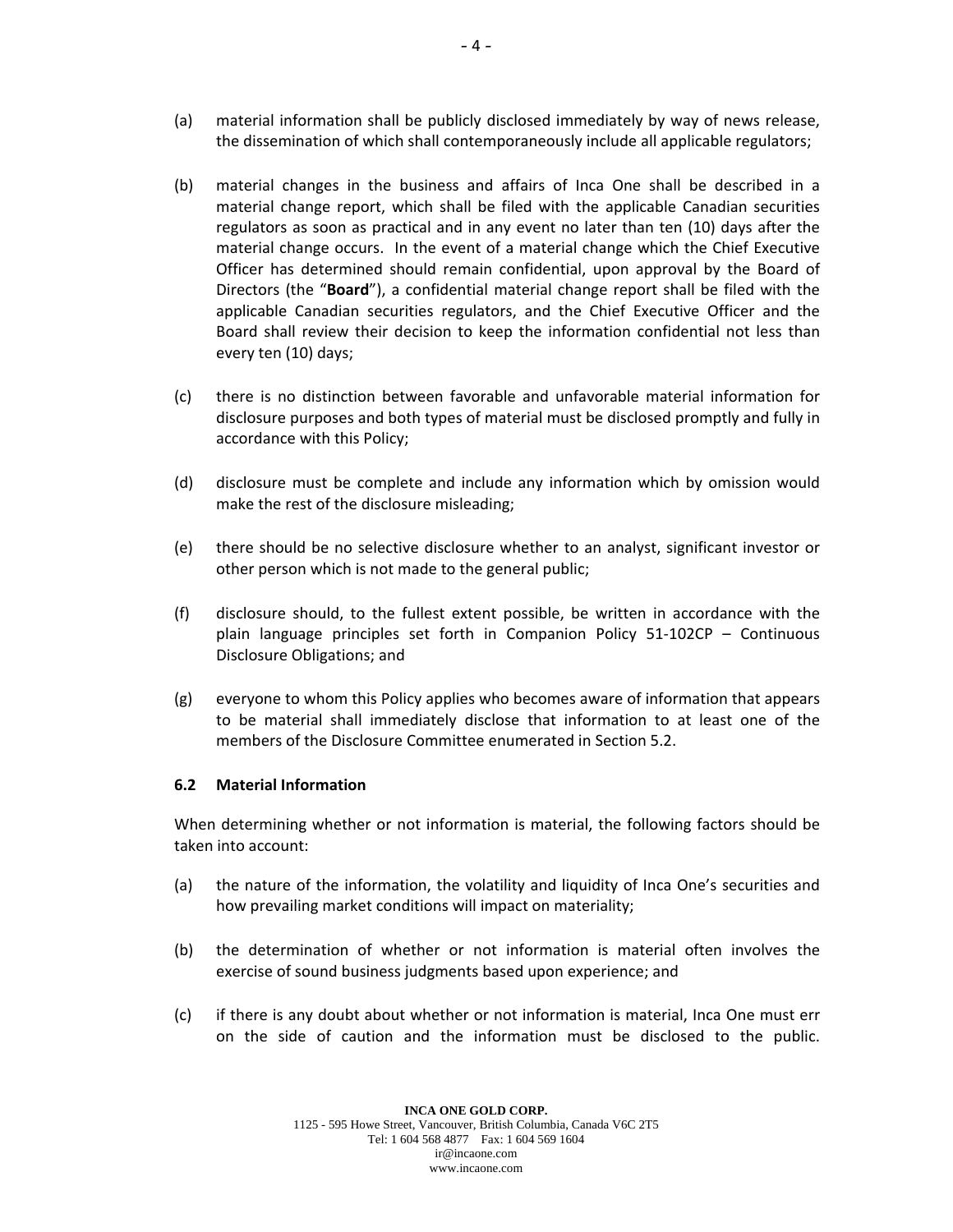It is not possible to define all categories of material information. However, information should be regarded as material if there is a reasonable likelihood that such information would be considered important to an investor in making an investment decision regarding the purchase or sale of Inca One's securities.

# **6.3 Issuing News releases**

The Disclosure Committee will make the determination as to whether any particular material information should be disclosed and the timing of such disclosure. Thereafter:

- (a) the Chief Executive Officer shall prepare a draft of the news release which shall be circulated to the members of the Disclosure Committee, and such other employees or consultants as may be appropriate given the contents of the proposed news release, for their review and approval;
- (b) if recommended by legal counsel, Inca One shall pre‐clear the news release with IIROC prior to disseminating it;
- (c) after the news release has been disseminated, Inca One shall forthwith file it on SEDAR and post its contents in full on the Inca One Website;
- (d) if a conference call is planned, provide advance notice by way of news release of the date and time of any conference call to discuss the material information, the subject matter of the call and the means for accessing it;
- (e) hold the conference call in an open manner, permitting investors and others to listen either by telephone or through internet webcasting; and
- (f) provide dial‐in and/or webcast replay or make transcripts of the call available for a reasonable period of time after the conference call,

# **6.4 Designated Spokespeople**

Employees other than the Spokespersons must not respond under any circumstances to inquiries from the investment community, the media, regulatory authorities or others unless specifically authorized by one of the Spokespersons. All such communications must be referred to a Spokesperson. Spokespersons for any subsidiary of Inca One shall be designated by the Chief Executive Officer.

Any spokesperson of Inca One, whether authorized or not, who makes a public oral statement that contains a misrepresentation, could be sued. In addition, Inca One and each of the directors and officers of Inca One may also be sued as a result of a spokesperson making a public statement containing a misrepresentation.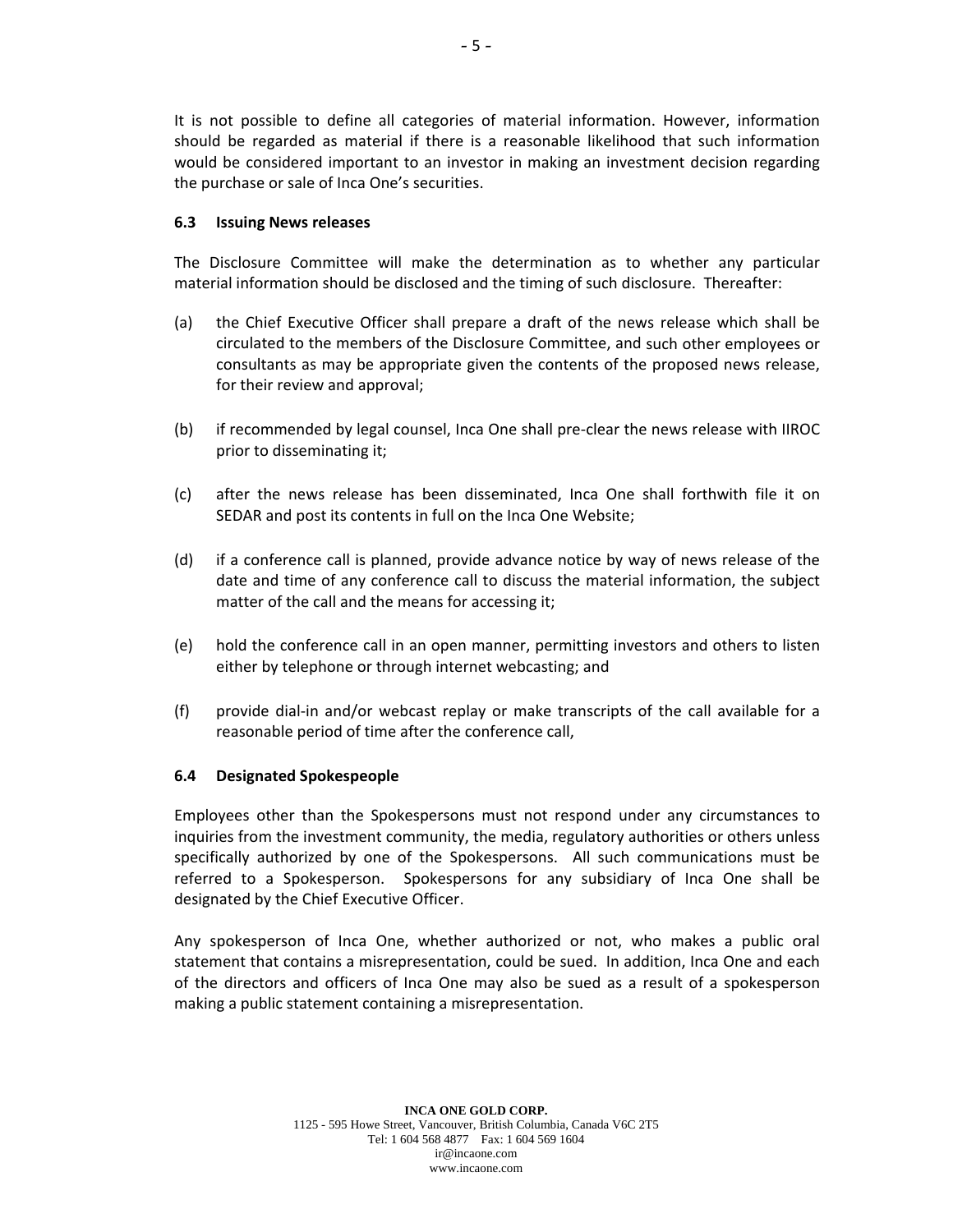All directors, officers and employees of, and consultants to, Inca One are legally bound not to disclose material undisclosed information, and shall not disclose confidential information, to anyone outside of Inca One. In addition to the legal requirements, directors, officers and employees of, and consultants to, Inca One are expected to observe the following:

- (a) do not discuss Inca One's business and affairs in places where the discussion may be overheard;
- (b) confidential documents should not be read or displayed in public places or discarded where they can be retrieved;
- (c) documents and files containing confidential information should be kept in a safe place with restricted access;
- (d) transmission of documents by fax, email or other electronic means should be made only where it is reasonable to assume that transmission can be made and received under secure conditions; and
- (e) documents containing confidential information should be promptly removed from conference rooms and work areas after meetings have concluded and extra copies of confidential documents should be destroyed.

Every effort shall be made to limit access to such confidential information to only those who need to know the information, and such persons shall be advised that the information is to be kept confidential.

Outside parties who receive or are privy to undisclosed confidential information in the course of conducting business with Inca One must confirm their commitment to non‐ disclosure in a written confidentiality agreement.

### **6.6 Selective Disclosure**

All directors, officers and employees of, and consultants to, Inca One are legally bound not to disclose confidential information, including material non‐public information, to anyone outside of Inca One. Disclosure of such information that has not been publicly disclosed to any person or select group, including investment analysts, institutional investors, other market professionals and the media, is considered selective disclosure. Selective disclosure is illegal and is prohibited.

# **6.7 Unintentional Selective Disclosure**

Disclosure of material non‐public information by a person who either did not know or was reckless in not knowing, prior to making the disclosure, is unintentional selective disclosure. If unintentional selective disclosure has been made, then the Disclosure Committee must be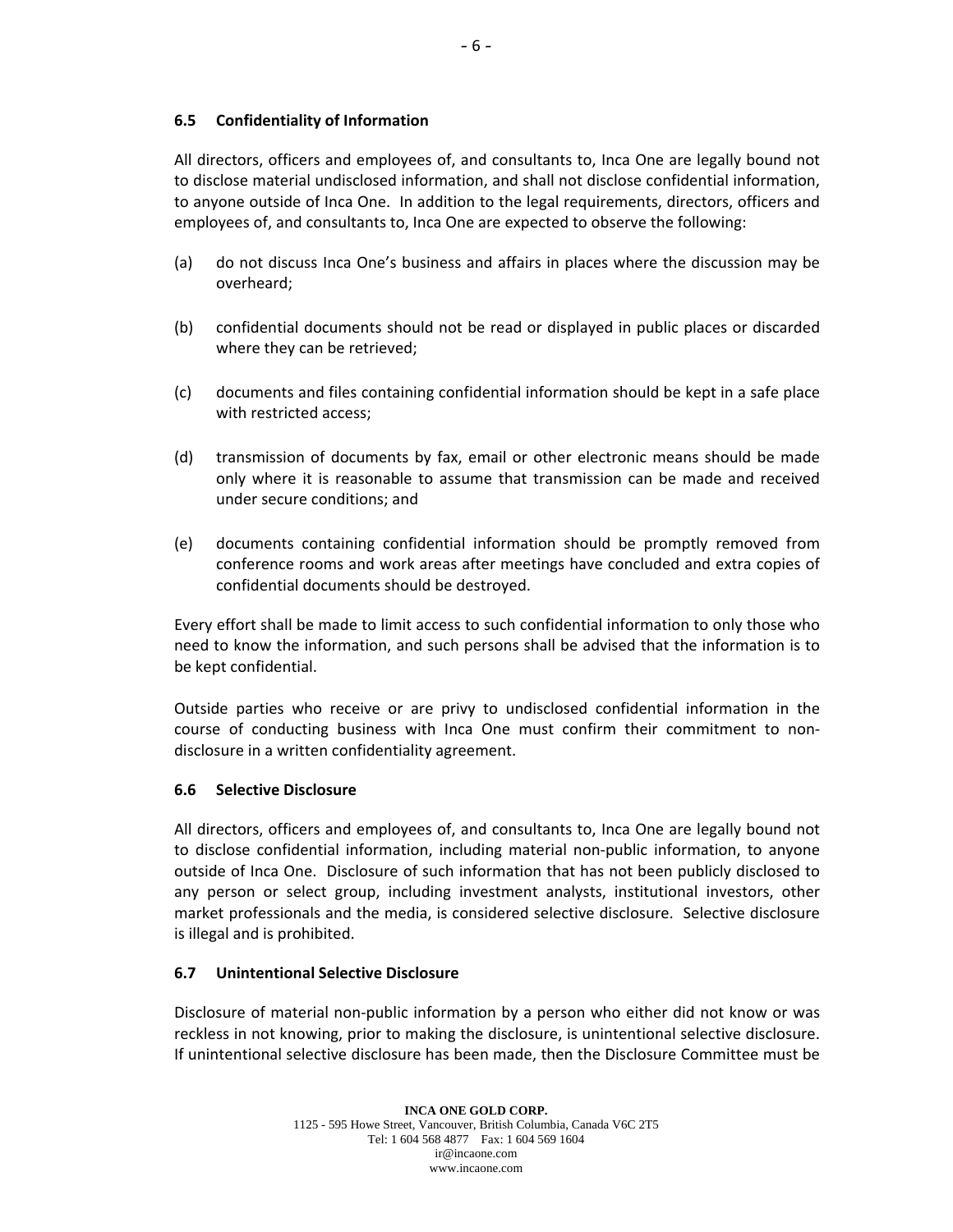immediately notified. The Disclosure Committee shall immediately take all appropriate steps including:

- (a) notify IIROC immediately of the unintentional selective disclosure and determine with IIROC whether a trading halt should be instituted pending issuance of a news release;
- (b) publicly disclose the material information by way of news release; and
- (c) notify the person to whom the unintentional selective disclosure was made that such information has not been publicly disclosed and must remain confidential and that they may not trade in securities of Inca One with knowledge of such information until it is generally disclosed.

# **7.0 Dealing with Regulators**

If requested by a stock exchange or other securities regulatory authority to make a public statement, including in response to a rumour, the Disclosure Committee shall consider whether to make a statement and determine the content of the disclosure, if any. In making its decision, the Disclosure Committee may consider the advice, if any, of the securities regulatory authority or other external advisors, as it deems appropriate.

The Vice President will be responsible for receiving inquiries from IIROC, with respect to unusual trading activity, market rumours or other similar inquiries.

The Vice President is responsible for contacting IIROC, in advance of a news release of material information, to seek approval of the news release, to watch for unusual trading, and to determine if a halt in trading is required.

# **8.0 Dealing with the Investment Community**

# **8.1 General**

In communicating with investment analysts, security holders, potential investors and the media, the following practices must be avoided:

- (a) announcing material undisclosed information that has not previously been announced by way of a news release;
- (b) selective disclosure;
- (c) attendance of less than two individuals designated by Inca One to communicate on its behalf during any such communication;
- (d) distribution of investment analyst reports (only lists of all analysts providing coverage will be supplied) to the public or employees; and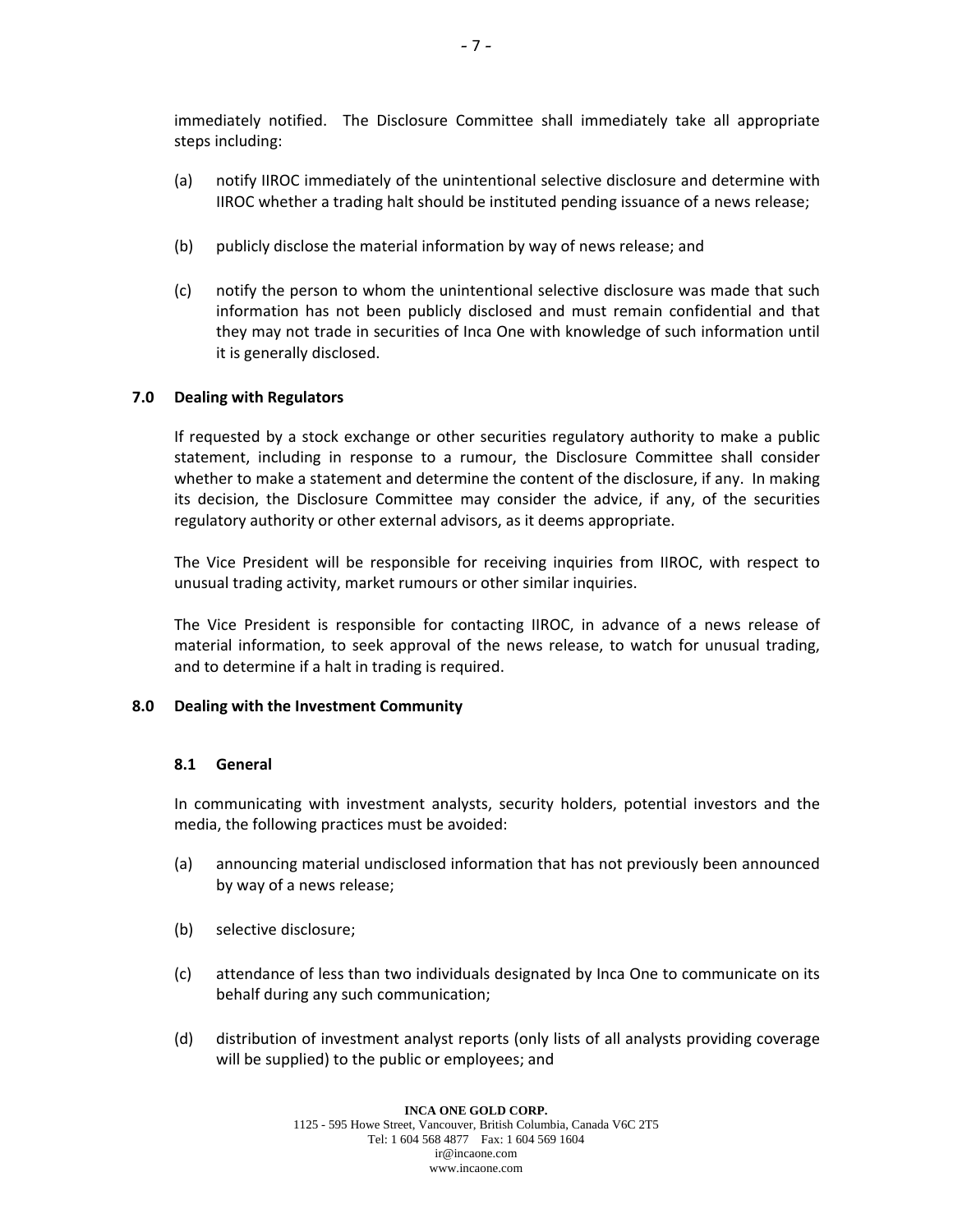(e) commenting on current period earnings estimates and financial assumptions other than as may be generally disclosed.

# **8.2 Conference Calls**

Inca One shall announce the date and time of any conference call in a news release prior to the call, if appropriate, and on Inca One's website. An audio recording of the conference call shall be made available by either telephone or through an internet webcast for a limited time period thereafter and Investor Relations shall retain a permanent record as part of Inca One's corporate disclosure record. Inca One will normally make summary slides available at the time of the conference call on Inca One's website.

The Spokespersons shall normally hold a debriefing meeting as soon as practicable after any conference call. If such debriefing uncovers unintentional selective disclosure of previously undisclosed material information, the Disclosure Committee shall determine the appropriate courses of action in accordance with this Policy.

# **8.3 Analyst Meetings**

Inca One's executives may meet with analysts and portfolio managers on an individual or small group basis as required, and initiate or respond to analysts and investor calls in a timely manner.

In general, conversations with analysts should be limited to explanations or clarifications of publicly disclosed material information or other non-material information or nonconfidential information. When information is formalized into a written schedule for wide distribution, it will be included in the official disclosure record containing copies of all such information, and maintained for at least five years. While Inca One must provide the same oral or written schedule information to any person who requests it, it is not required to formally capture the various non‐material discussions held.

If for any reason material non-public information is selectively disclosed to analysts, investors or media in any forum, the members of the Disclosure Committee should be immediately notified, and the Disclosure Committee shall determine the appropriate courses of action in accordance with this Policy.

# **8.4 Analyst Reports and Models**

No one may comment on draft analyst reports, financial models and their underlying assumptions. Inca One may correct the accuracy of factual information and discuss economic and industry trends, which are generally known, that may affect it.

Final reports of the analyst are proprietary to the analyst's firm and Inca One should not be seen as endorsing such reports by redistributing or making them generally available to the public or to employees. Notwithstanding this, subject to applicable laws, Inca One can distribute analyst reports to its board of directors, senior managers, credit agencies and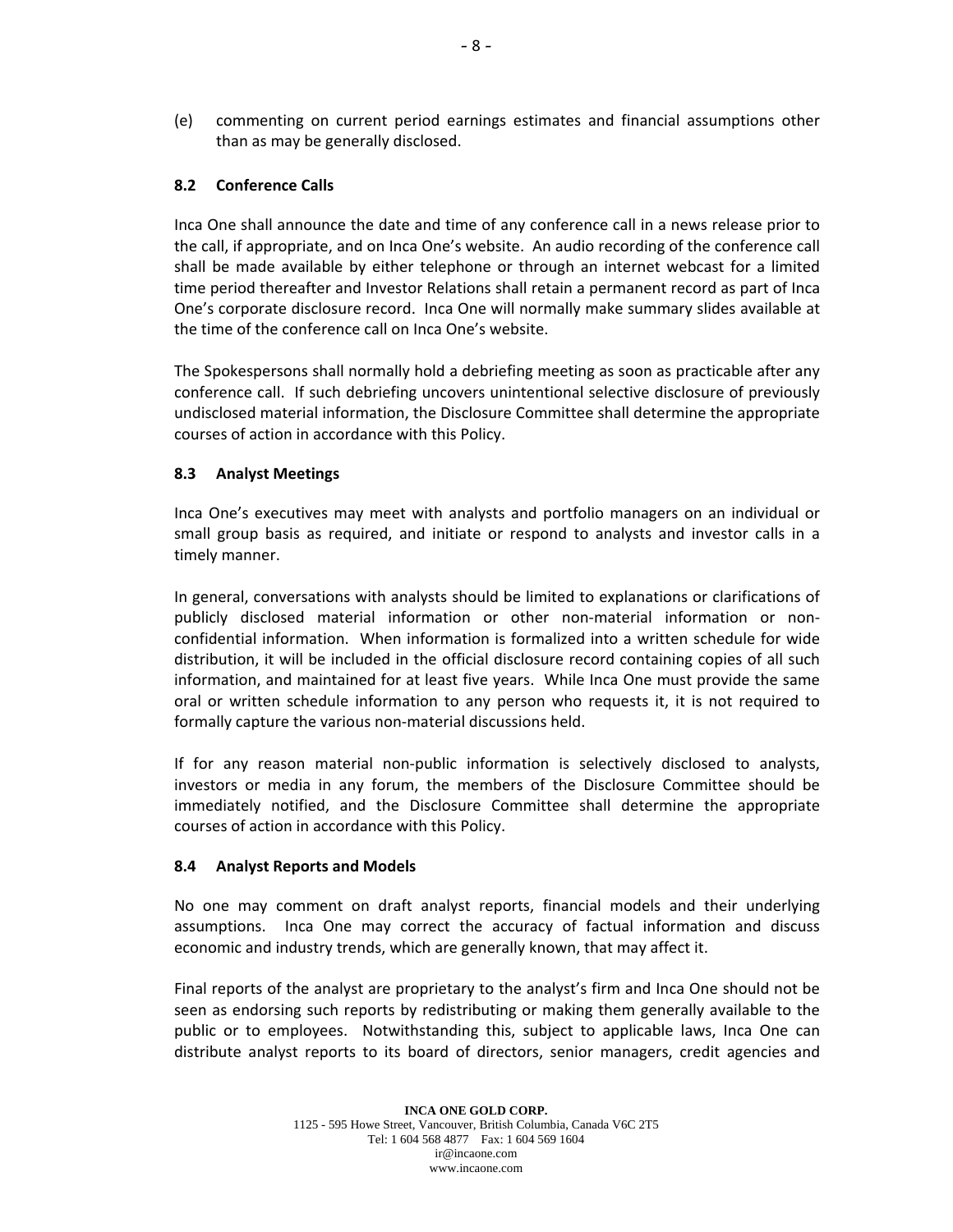financial and professional advisors to assist them in monitoring communications about Inca One and how corporate developments are affecting their analysis.

Inca One shall seek to post on its website a complete listing of the analysts who have reports available for their retail clients (regardless of their recommendation), their firm and phone number. Inca One will not provide a link to their website or publications and will not post copies of analyst reports on the Inca One Website.

# **8.5 Analyst Revenues, Earnings and Other Estimates**

Responses by the Vice President with respect to inquiries by analysts regarding Inca One's revenues, earnings, and other estimates shall be limited to: company forecasts and guidance already publicly disclosed and the range and average of estimates made by other analysts. It is **not** Inca One's policy to guide analysts with respect to earnings estimates.

Should management determine that future results will likely be significantly or materially out of the range of any previously issued guidance by Inca One (whether or not earnings are expected to be above or below the range), the Disclosure Committee should immediately consider the appropriateness of issuing a news release and conducting a conference call to explain the change.

# **8.6 Industry Conferences**

Inca One may participate in various industry conferences in Canada and elsewhere. In general, conversations with interested parties should be limited to explanations or clarifications of publicly disclosed material information or other non‐material information or non‐confidential information. Brochures or other hand outs must be approved by the Vice President and, if required, by the Disclosure Committee, prior to dissemination to the public. The Vice President should be present to monitor that material information is not disclosed.

# **8.7 Blackout Periods**

From time to time, Inca One may institute trading restricted periods for directors, officers, selected employees, consultants and others because of the existence of undisclosed material information (a "**Blackout Period**").

During Blackout Periods, as set out in the Insider Trading Policy, all Spokespersons are prohibited from commenting on current period earnings estimates and financial assumptions, other than to cite or refer to existing public information. Communications must be limited to commenting on publicly available or non‐material information. During Blackout Periods, all Spokespersons must also avoid initiating meetings (in person or by phone) with investment analysts, security holders, potential investors and the media on items significant to investors, other than responding to unsolicited inquiries concerning factual information. Inca One does not, however, have to stop all communications with analysts or investors during this period and may, for example, participate in investment meetings and conferences organized by other parties, as long as material information which has not been publicly disclosed, is not selectively disclosed.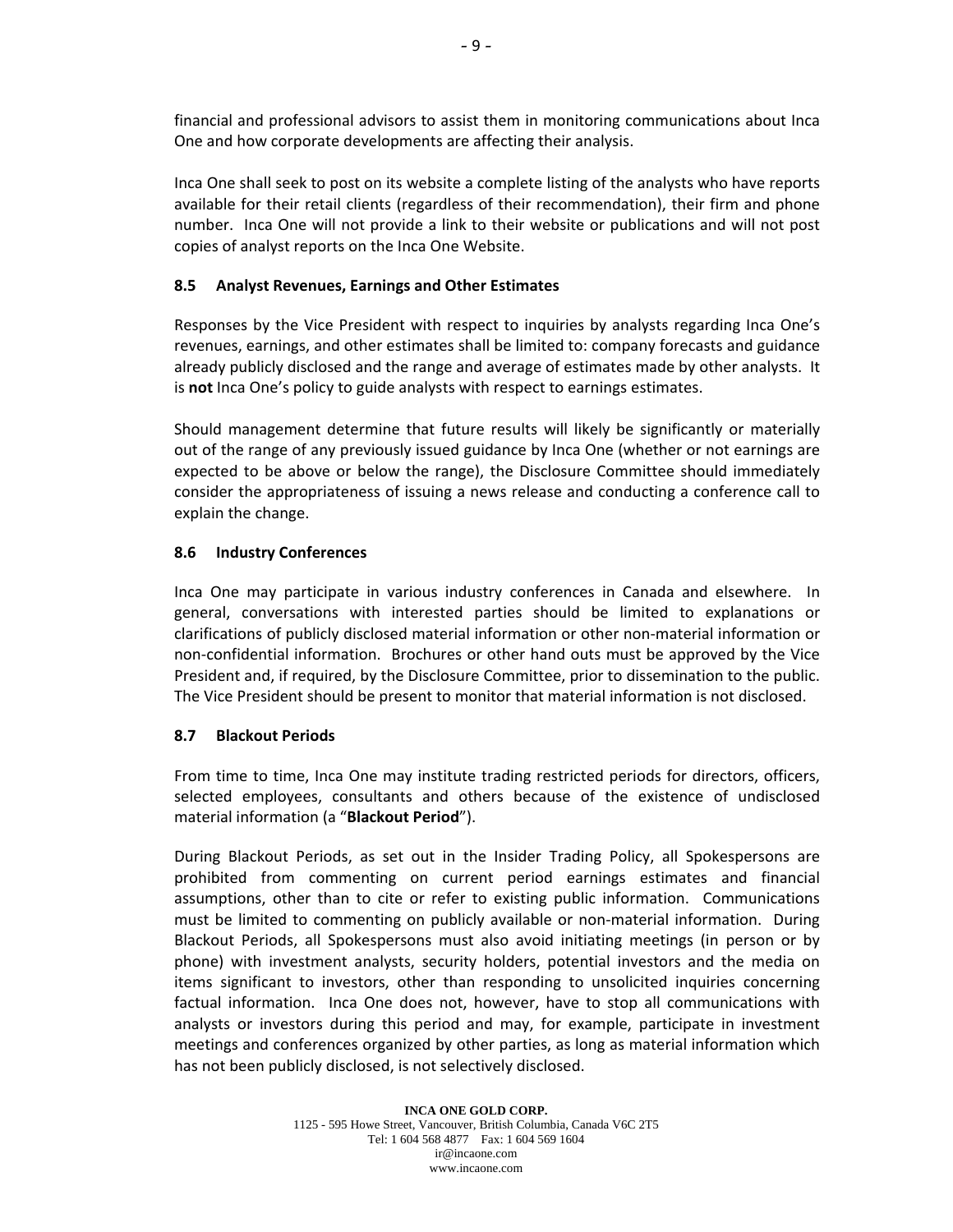### **9.0 Dealing with the Media**

In communicating with the media, the following procedures shall be followed:

- (a) Inca One shall not provide any material undisclosed information or related documents to a reporter on an exclusive basis;
- (b) Spokespersons should promptly respond to all media inquiries. Senior management or subject matter experts should be utilized in key announcements, as appropriate, to build creditability and provide more informed disclosure; and
- (c) Media news conferences on financial matters are normally conducted in separate forums from investors but access to information disclosed should be similar in all material respects.

# **10.0 Dealing With Leaks, Rumours and Speculation**

In dealing with leaks, rumours and speculation, the following procedures shall be followed:

- (a) Inca One's policy is to not comment, affirmatively or negatively, on rumours, subject to any requirement to do so by the TSX‐V. This also applies to rumours on the internet. Inca One's designated Spokespersons shall respond consistently to those rumours by stating "It is our policy not to comment on market rumours or speculation", subject to any requirement to do so by the TSX-V;
- (b) If the TSX‐V requests that Inca One make a definitive statement in response to a market rumour, the Vice President shall consider the matter and present a recommendation as to the nature and content of a response to the Disclosure Committee and the Disclosure Committee shall decide whether to make a policy exception, having regard to any requirement to do so by the TSX‐V; and
- (c) If the rumour is true in whole or in part with respect to undisclosed material information an obligation to disclose such information may be created. In such circumstances, Inca One shall immediately contact IIROC to discuss whether trading in Inca One's securities should be halted pending the issuance of a news release disclosing the relevant material information.

### **11.0 Maintenance of Disclosure Record**

The Vice President shall maintain:

- (a) a five year record of all disclosure documents prepared and filed with securities regulators;
- (b) copies of all minutes of the meetings and decisions of the Disclosure Committee; and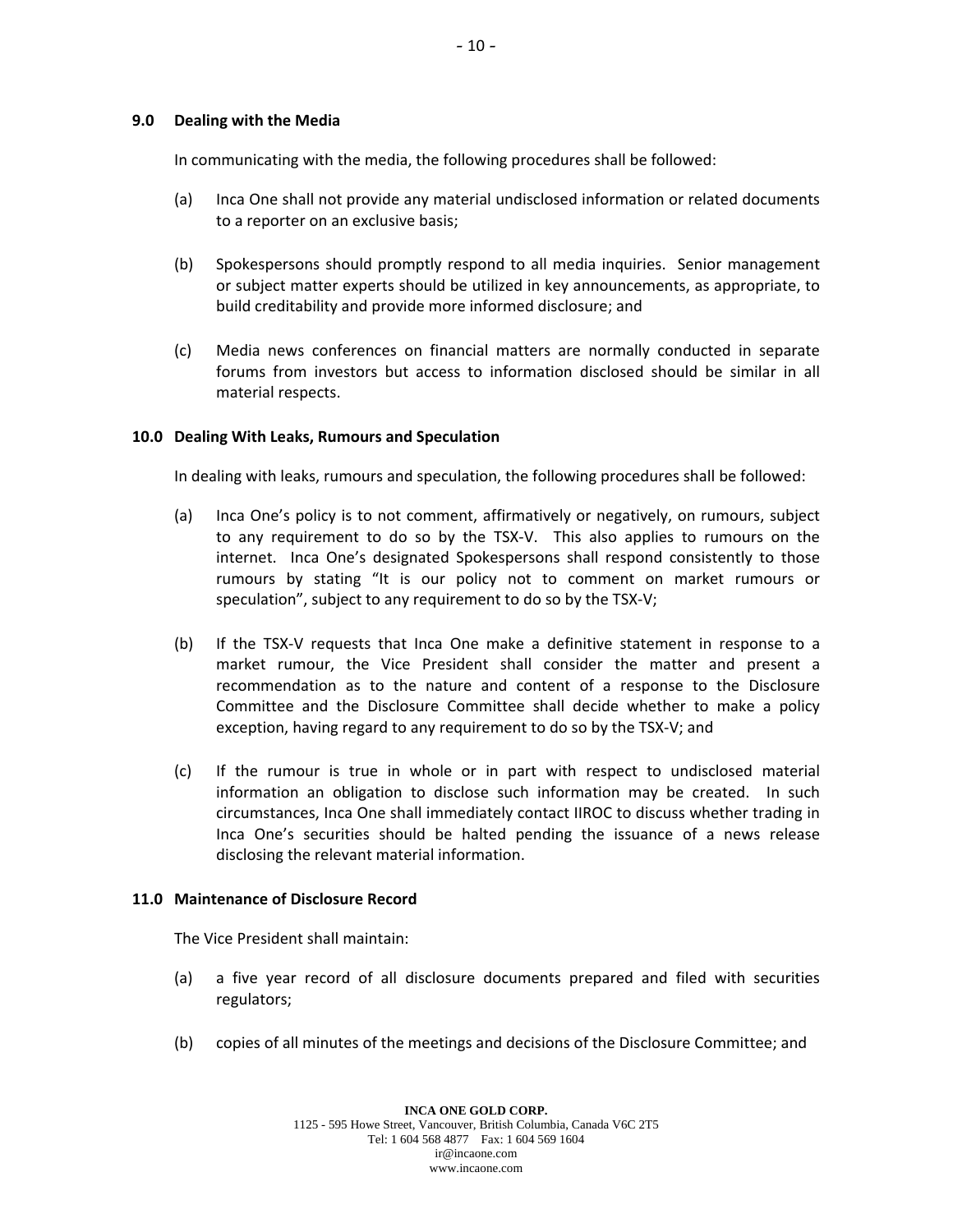(c) copies of transcripts of presentations, conference calls and webcasts, notes from meetings with the media and analysts and analyst reports on Inca One.

### **12.0 Electronic Communications**

### **12.1 General**

This Policy also applies to electronic communications. Accordingly, officers and employees responsible for written and oral public disclosures are also responsible for electronic communications.

# **12.2 Websites**

- (a) the Vice President shall monitor Inca One's website, seeking to ensure that all information on the Inca One website is accurate, complete, up‐to‐date and in compliance with all relevant securities laws for the dissemination of information electronically;
- (b) disclosure on the Inca One website alone does not constitute adequate disclosure of information that is considered material non‐public information. Any disclosure of material information on the Inca One website shall be preceded by the issuance of a news release;
- (c) if Inca One is considering a distribution of its securities, the content of the Inca One website must be reviewed before and during the offering to ensure compliance with applicable securities laws;
- (d) all investor relations material shall be contained within a separate section of the Inca One website and shall include a notice that advises the reader that the information posted was accurate at the time of posting, but may be superseded by subsequent disclosures. All material posted to the Inca One websites shall indicate the date such material was issued. Any material changes to the material posted on the Inca One website shall be updated immediately;
- (e) the following information shall be included in the Investor Relations section of the Inca One website:
	- i. all public information that has been disclosed, including complete copies of all documents that have been filed with the Canadian securities regulatory authorities on SEDAR; and
	- ii. all information that is given to analysts, institutional investors and other market professionals, such as fact sheets, fact books, slides of investor presentations and material distributed at analyst and industry conferences;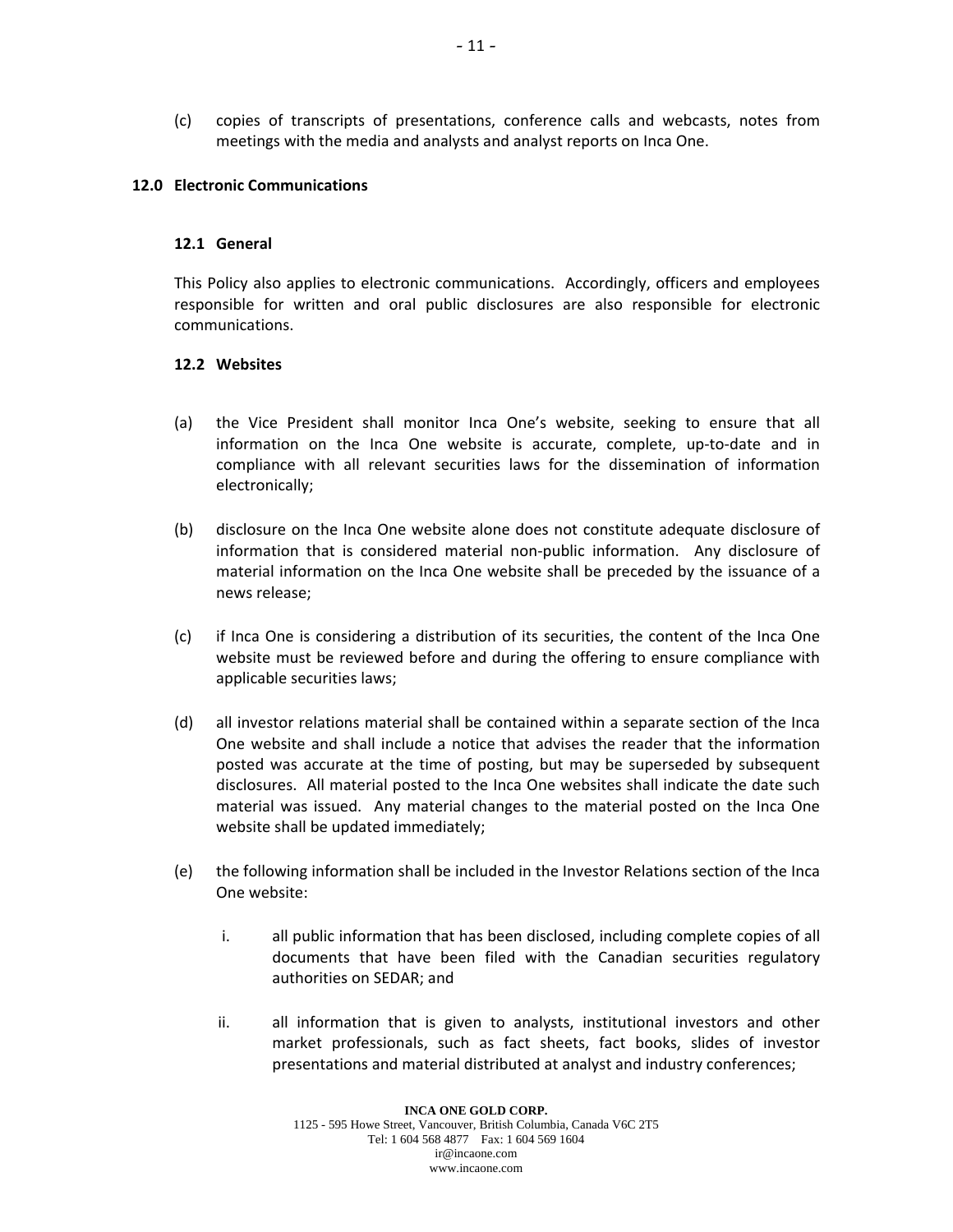- (f) links from the Inca One website to a third party website shall include a notice that advises the reader that they are leaving the Inca One websites and that Inca One is not responsible for the contents of the other site;
- (g) no media articles pertaining to the business and affairs of Inca One shall be posted on the Inca One website; and
- (h) the Vice President will be responsible for:
	- i. posting on the Inca One website forthwith after public dissemination has taken place, all public information that has been disclosed;
	- ii. carrying out regular reviews of the Inca One website to ensure that the information on the Inca One website is accurate, complete, up to date and in compliance with applicable disclosure requirements and to regularly update and correct any outdated or inaccurate information;
	- iii. ensure that all outdated or inaccurate information is removed on a timely basis and electronically archived with a link being provided to such archived information;
	- iv. approving all links from the Inca One website to third party websites and ensuring all such links include a notice that advised the reader that he or she is leaving the Inca One website and that Inca One is not responsible for the contents of the other site; and
	- v. responses to all electronic enquiries and in so doing ensuring that only information that could otherwise be disclosed in accordance with this Policy shall be used in such responses.

# **12.3 Internet Chat Rooms and Electronic Bulletin Boards**

In order to help ensure that no material non-public information is inadvertently disclosed, no director, officer, or employee of Inca One, or any consultant or contractor to Inca One, shall participate in any internet chat room, newsgroup discussion or electronic bulletin board on matters relating to the business, affairs or securities of Inca One, unless approved by the Chief Executive Officer, Chief Financial Officer or the Disclosure Committee.

# **12.4 Email**

All Inca One email addresses are Inca One's corporate property, and all correspondence sent or received via such email addresses, is considered corporate correspondence on behalf of Inca One and is subject to the provisions of this Policy.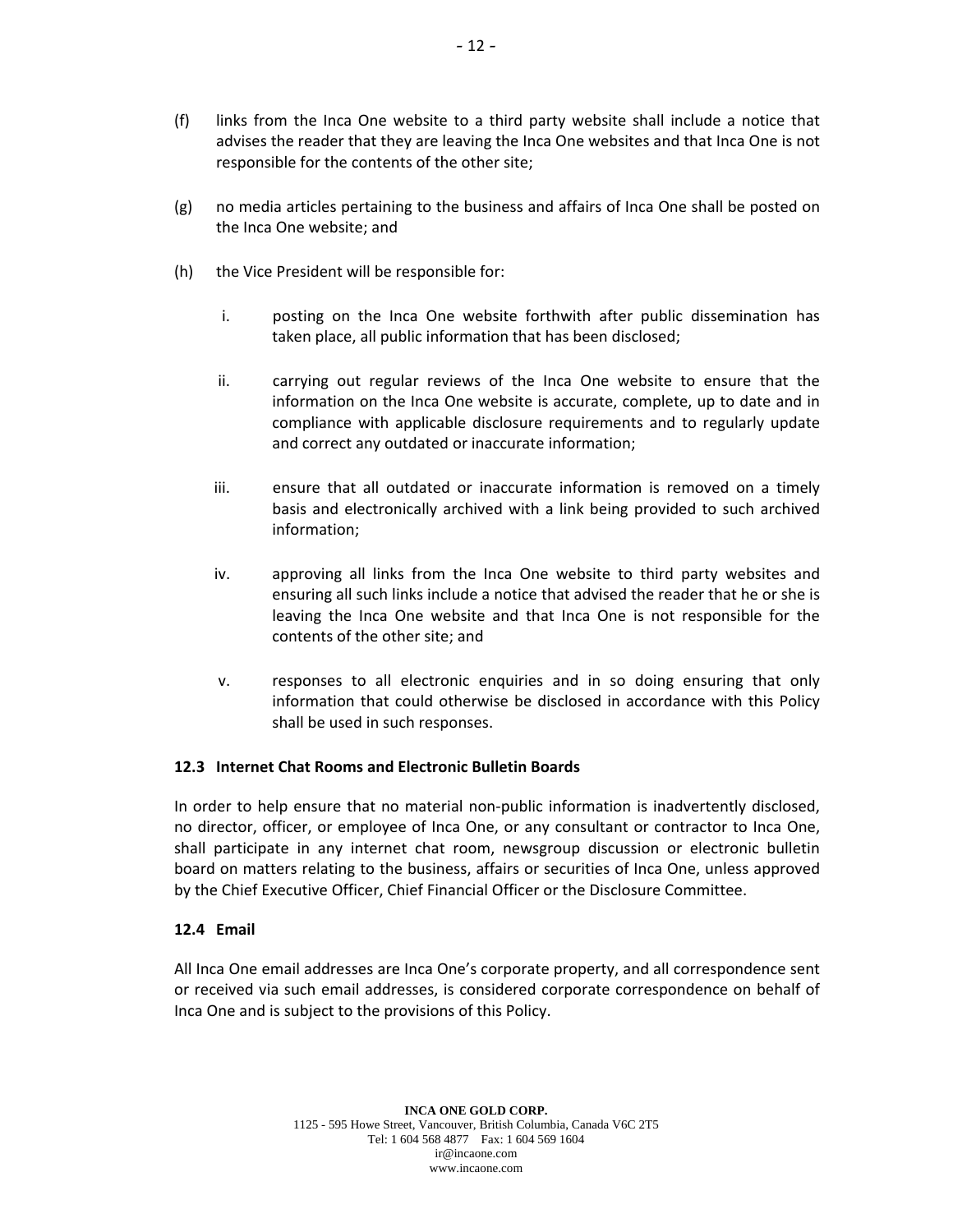### **13.0 Forward‐Looking Information**

If Inca One decides to or is required to disclose forward‐looking information, in any disclosure document, presentation or other public communication, it shall comply with all applicable legal requirements, including the following:

- (a) forward‐looking information shall only be released in circumstances determined by the Disclosure Committee;
- (b) to the extent any forward‐looking information is provided in required disclosure documents under applicable securities laws, it shall be clearly marked as forward‐ looking and all material assumptions used in the preparation of the forward‐looking information shall be described in reasonable detail;
- (c) all forward‐looking information shall be disclosed, updated and withdrawn in compliance with all applicable securities laws and regulations;
- (d) written and oral statements shall be accompanied by appropriate contingency and cautionary language or notices, which shall identify or refer to the risks and uncertainties that may cause the actual results to differ materially from those projected in the statements;
- (e) all forward‐looking information shall be accompanied by a statement that disclaims Inca One's intention or obligation to update or revise the forward‐looking information, whether the result of new information, future events or otherwise. Notwithstanding this disclaimer, should subsequent events prove past statements to be materially different, Inca One may in its discretion choose to update or revise the forward‐ looking information, subject to any requirements to do so under applicable securities laws;
- (f) at the beginning of any conference call or presentation, a Spokesperson shall make a statement that forward‐looking information may be discussed. This shall include appropriate cautionary language or references to cautionary statements contained in publicly available documents containing the assumptions, sensitivities and a full discussion of the risks and uncertainties; and
- (g) if Inca One has issued a forecast or projection in connection with an offering document pursuant to applicable securities laws, Inca One shall update that forecast or projection as required by applicable securities laws.

### **14.0 Consequences of Non‐Compliance with Policy**

Failure to comply with this Policy may result in severe consequences, which could include internal disciplinary action or termination of employment or consulting arrangements without notice. The violation of this Policy may also violate certain securities laws including TSX‐V rules and if it appears that a director, officer or employee may have violated such laws